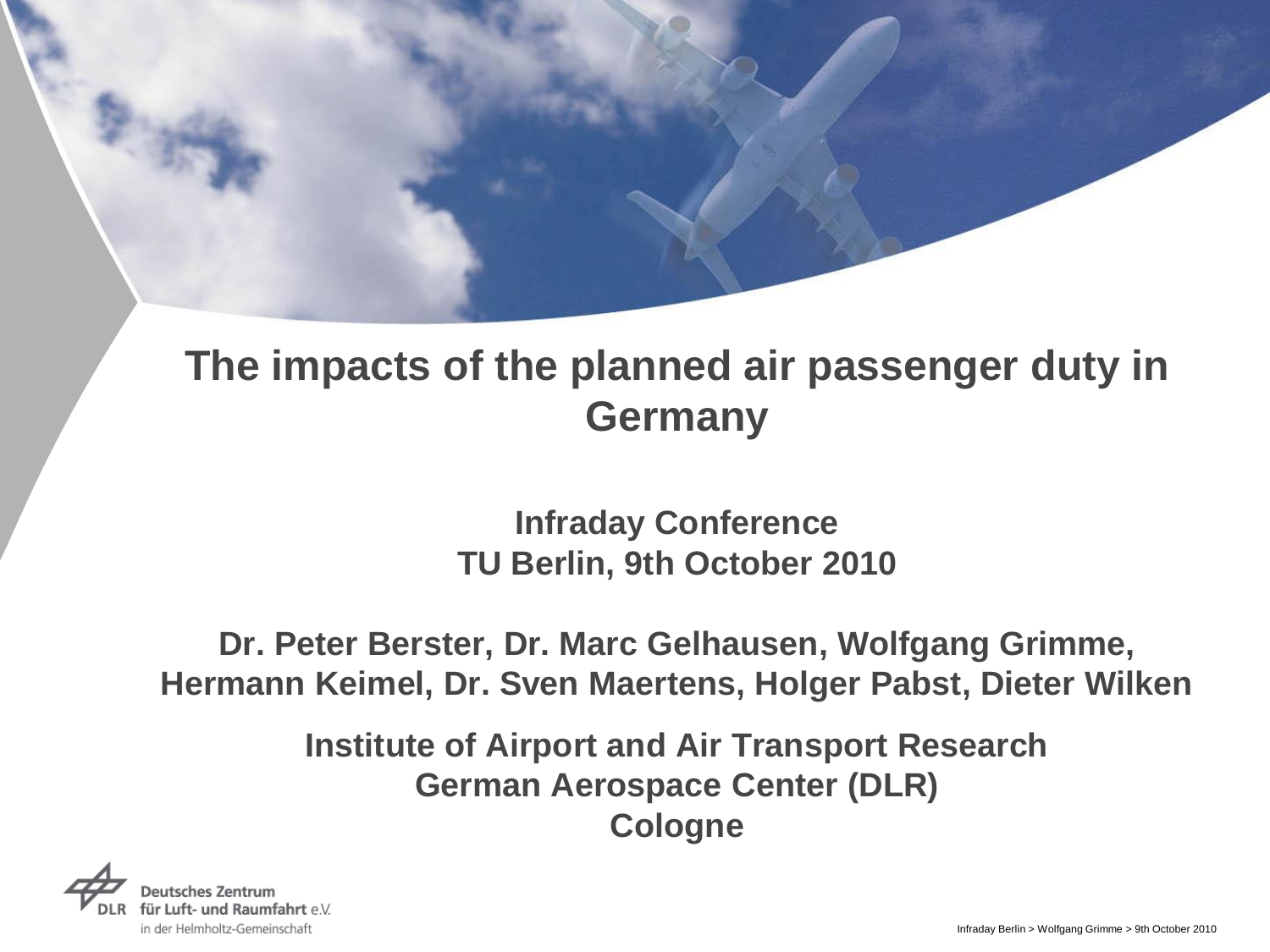- 1. Introduction
- 2. Modelling Approach
- 3. Results
- 4. Conclusion

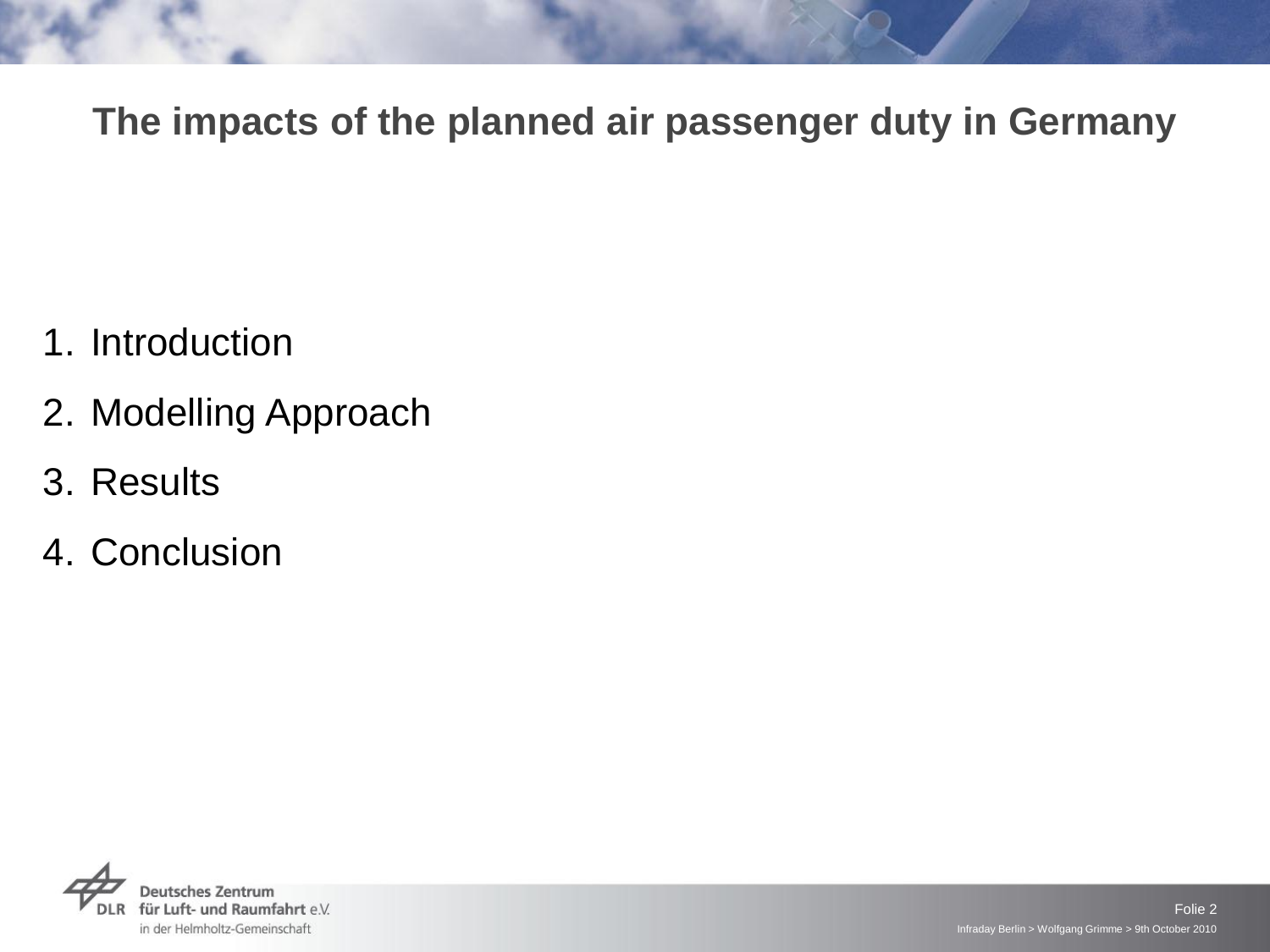### **1. Introduction**

- 2. Modelling Approach
- 3. Results
- 4. Conclusion

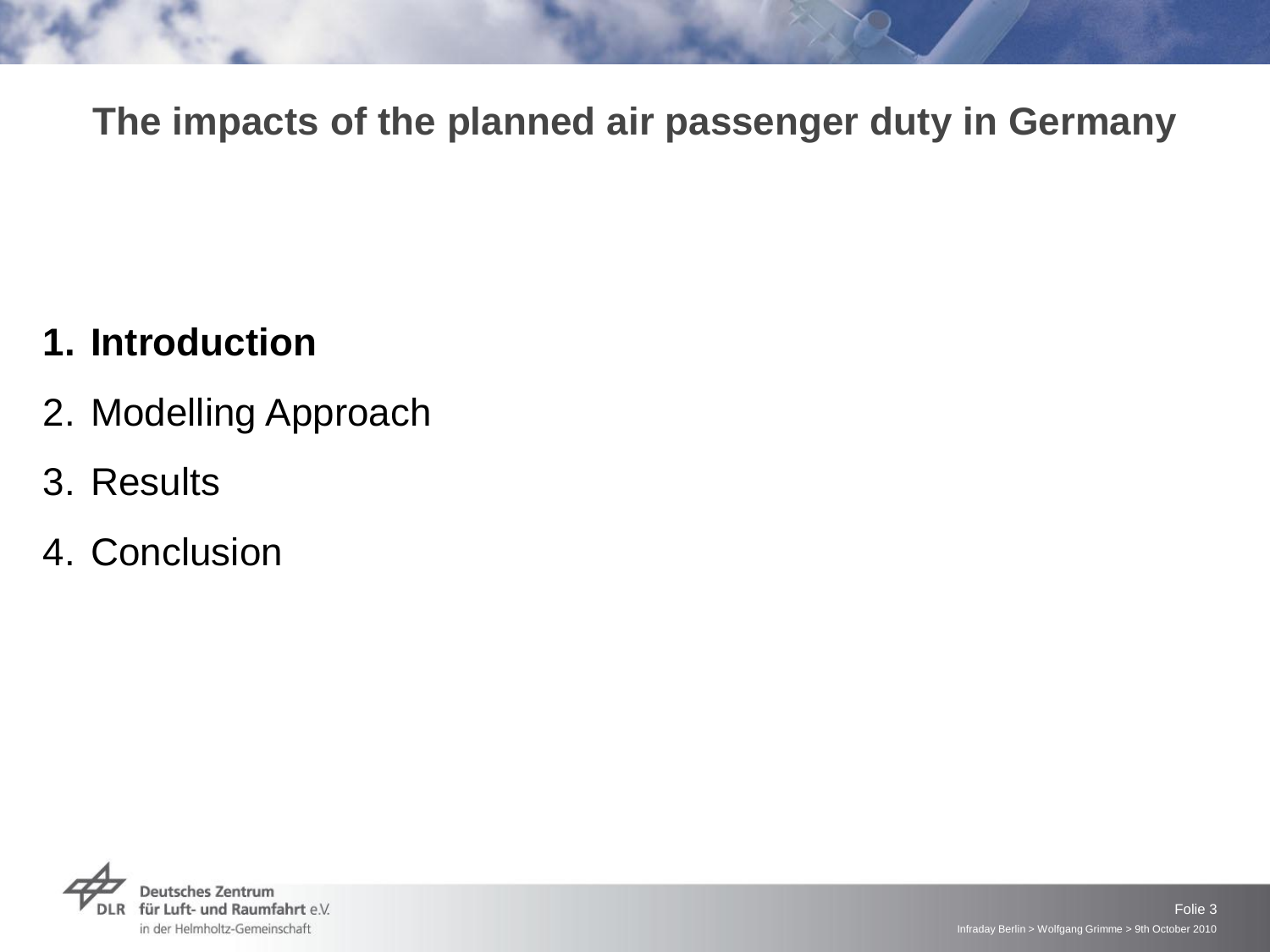# **1. Introduction**

- 6th/7th June 2010: Budget Consolidation Conference of the Federal Government
- $\triangleright$  Plans to introduce an air passenger duty to raise  $\epsilon$  1 billion annually
- $\triangleright$  1st draft bill 16th July 2010: € 13 per short-haul departure, € 26 for all other departures
- > 2nd draft bill 13th August 2010: € 8 short-haul, € 25 medium-haul, € 45 longhaul
- $\triangleright$  Passengers to be taxed according to final destination principle
- $\triangleright$  Tax to be levied for all passengers initially departing from German airports
- $\triangleright$  No double taxation for passengers with origin Germany and with transfer in Germany
- $\triangleright$  Transfer passengers not starting their journey in Germany will not be taxed
- $\triangleright$  Bill currently in the legislative process, changes possible!

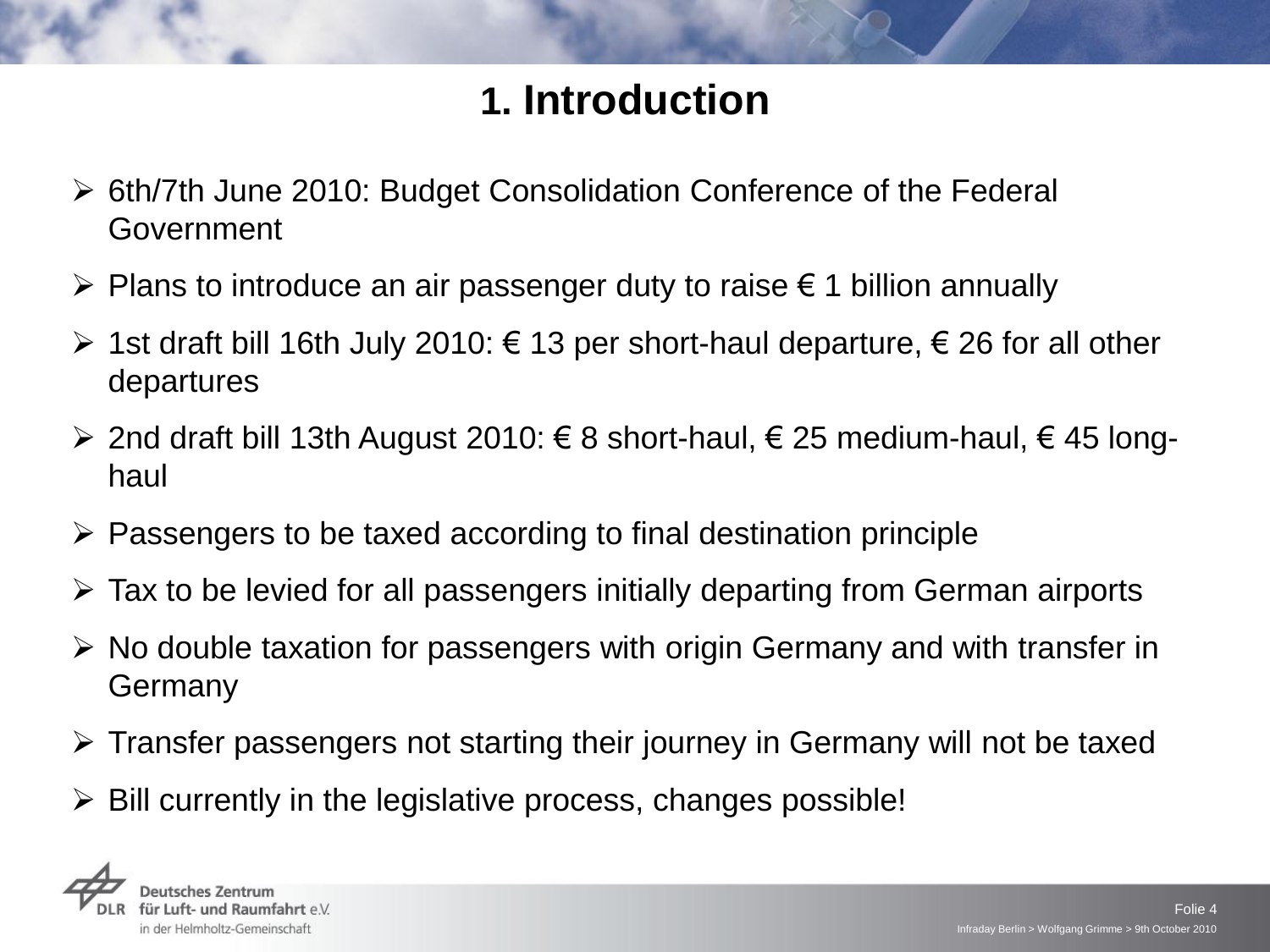# **1. Introduction**

#### Examples for the intended application of the German APD

| Ursprungsflughafen Transferflughafen |                       | Zielflughafen                     | Luftverkehrsabgabe<br>laut<br>Referentenentwurf |
|--------------------------------------|-----------------------|-----------------------------------|-------------------------------------------------|
| Frankfurt                            |                       | Moskau-Domodedovo                 | 8€                                              |
| Frankfurt                            |                       | London-Heathrow Moskau-Domodedovo | 8€                                              |
| Frankfurt                            |                       | New York-Newark                   | 45€                                             |
| Frankfurt                            |                       | London-Heathrow New York-Newark   | 45€                                             |
| Frankfurt                            |                       | Dubai                             | 25€                                             |
| Frankfurt                            | London-Heathrow Dubai |                                   | 25€                                             |
| Hamburg                              |                       | München                           | 8€                                              |
| Hamburg                              | Frankfurt             | München                           | $8 \in$                                         |
| Hamburg                              | Frankfurt             | Moskau-Domodedovo                 | $8 \in$                                         |
| Hamburg                              |                       | London-Heathrow Moskau-Domodedovo | 8€                                              |
| Hamburg                              | Frankfurt             | New York-Newark                   | 45€                                             |
| London-Heathrow                      | Frankfurt             | Moskau-Domodedovo                 | $0 \in$                                         |
| London-Heathrow                      | Frankfurt             | New York-Newark                   | 0€                                              |
| Moskau-Domodedovo Frankfurt          |                       | Hamburg                           | 0€                                              |
| New York-Newark                      | Frankfurt             | Hamburg                           | 0€                                              |

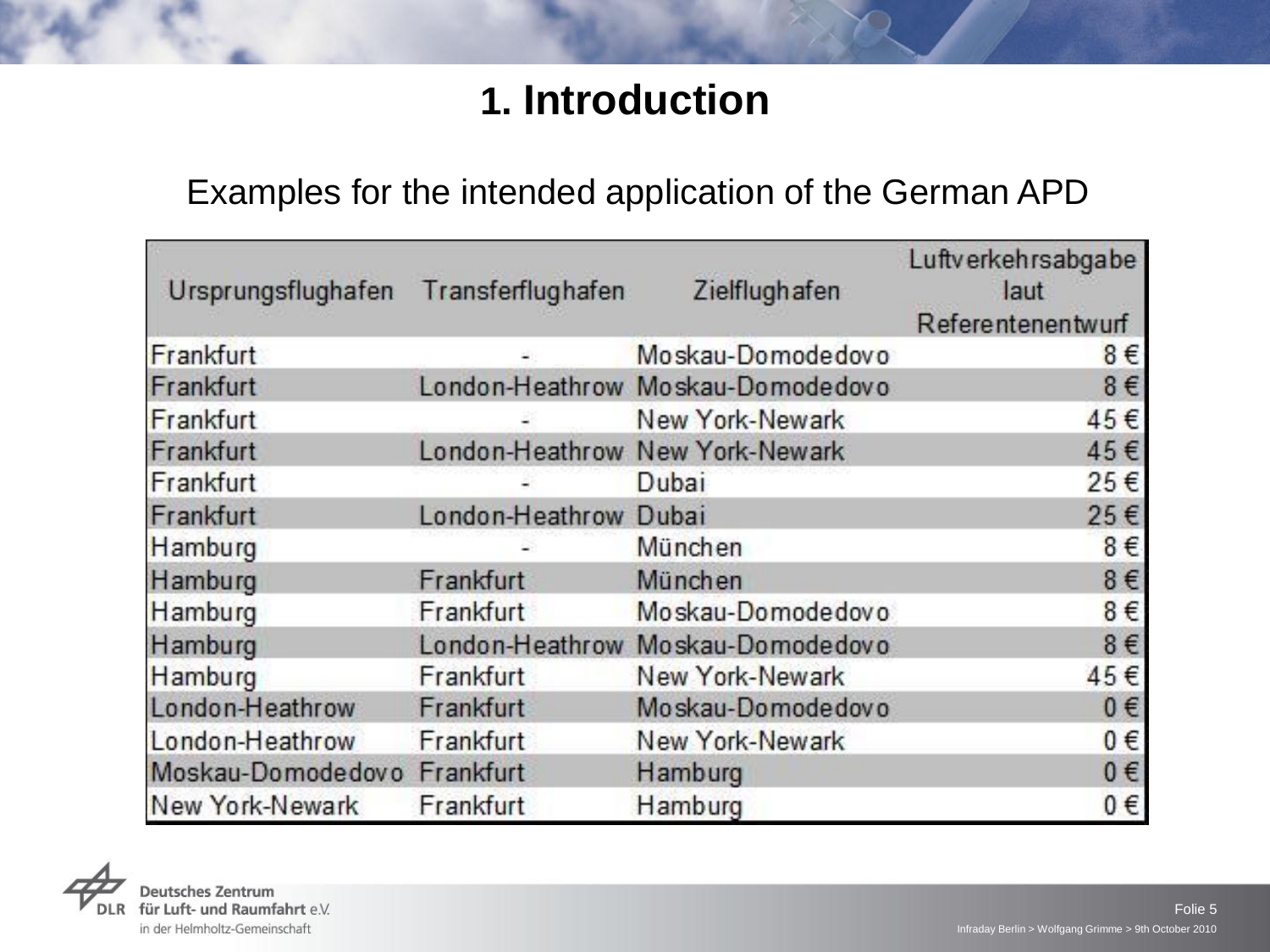# **1. Introduction**

#### Distribution of passengers in the different intended APD classes

|                                                         | Group 1                                                    | Group 2                                         | Group 3                                                 |
|---------------------------------------------------------|------------------------------------------------------------|-------------------------------------------------|---------------------------------------------------------|
|                                                         | Short-haul                                                 | Medium-haul                                     | Long-haul                                               |
| Geographic<br>definition                                | Domestic, Intra-<br>European and<br><b>Northern Africa</b> | Northern Africa,<br>Arabia, Central Asia        | Sub-Sahara Africa,<br>Asia, Americas,<br><b>Pacific</b> |
|                                                         | (Countries<br>according to<br>Annex 1 LuftVStG)            | (Countries<br>according to<br>Annex 2 LuftVStG) | (other countries)                                       |
| Number of<br>enplaned<br>passengers in 2008             | 62.3 million                                               | 2.9 million                                     | 8.9 million                                             |
| <b>Expected revenues</b><br>(without demand<br>effects) | € 498.4 million                                            | € 72.5 million                                  | € 400.5 million                                         |

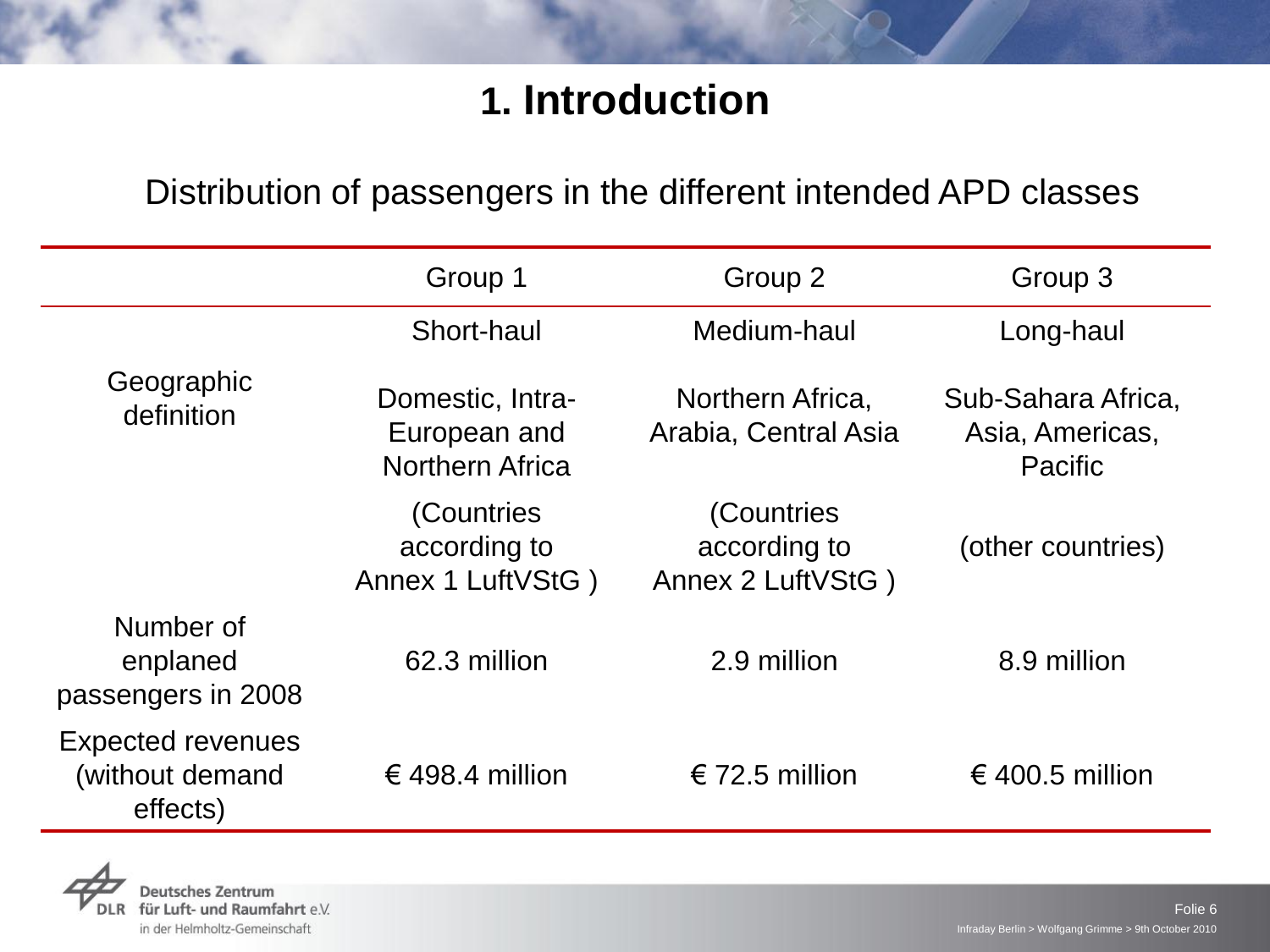1. Introduction

### **2. Modelling Approach**

- 3. Results
- 4. Conclusion

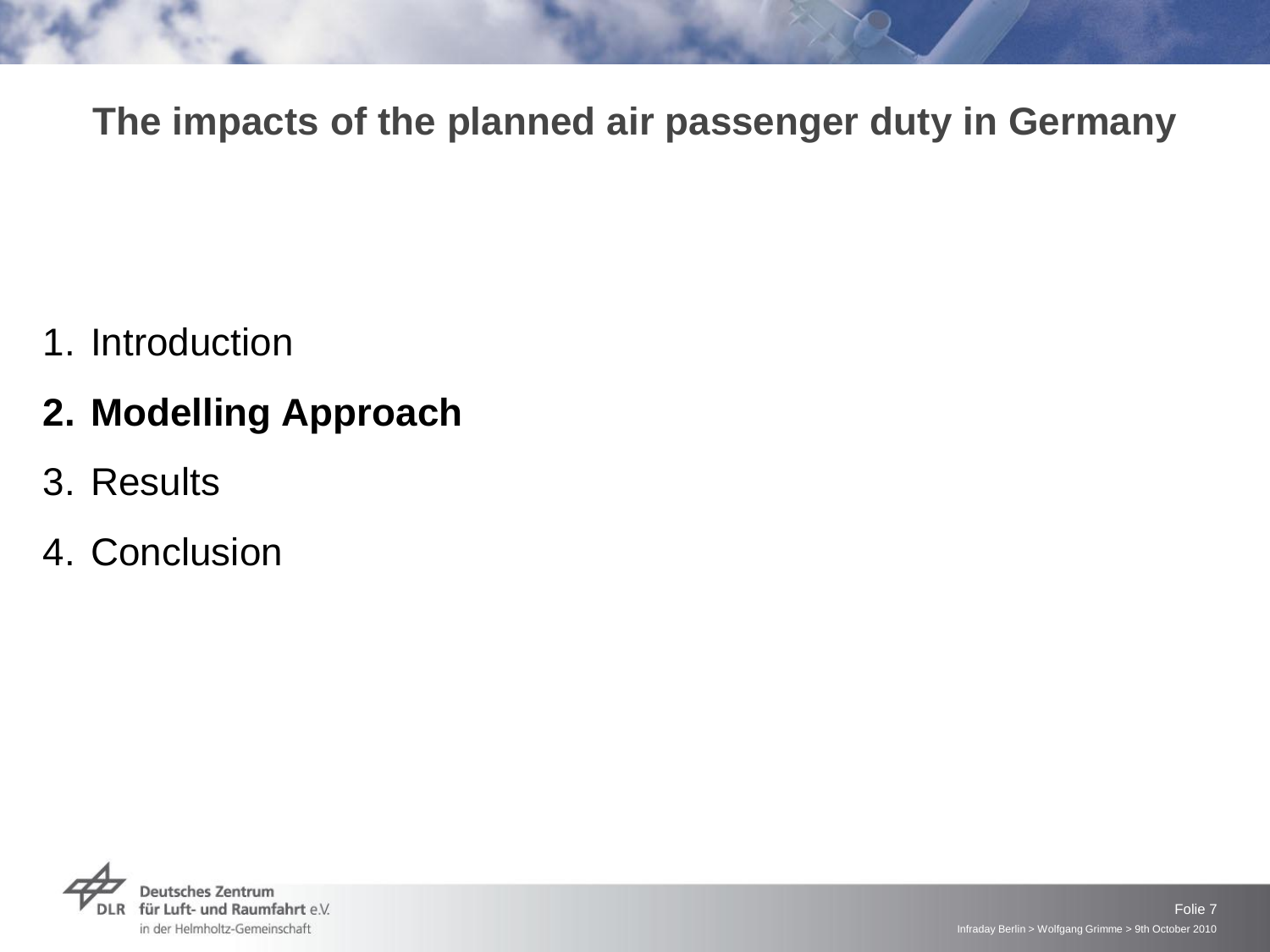

in der Helmholtz-Gemeinschaft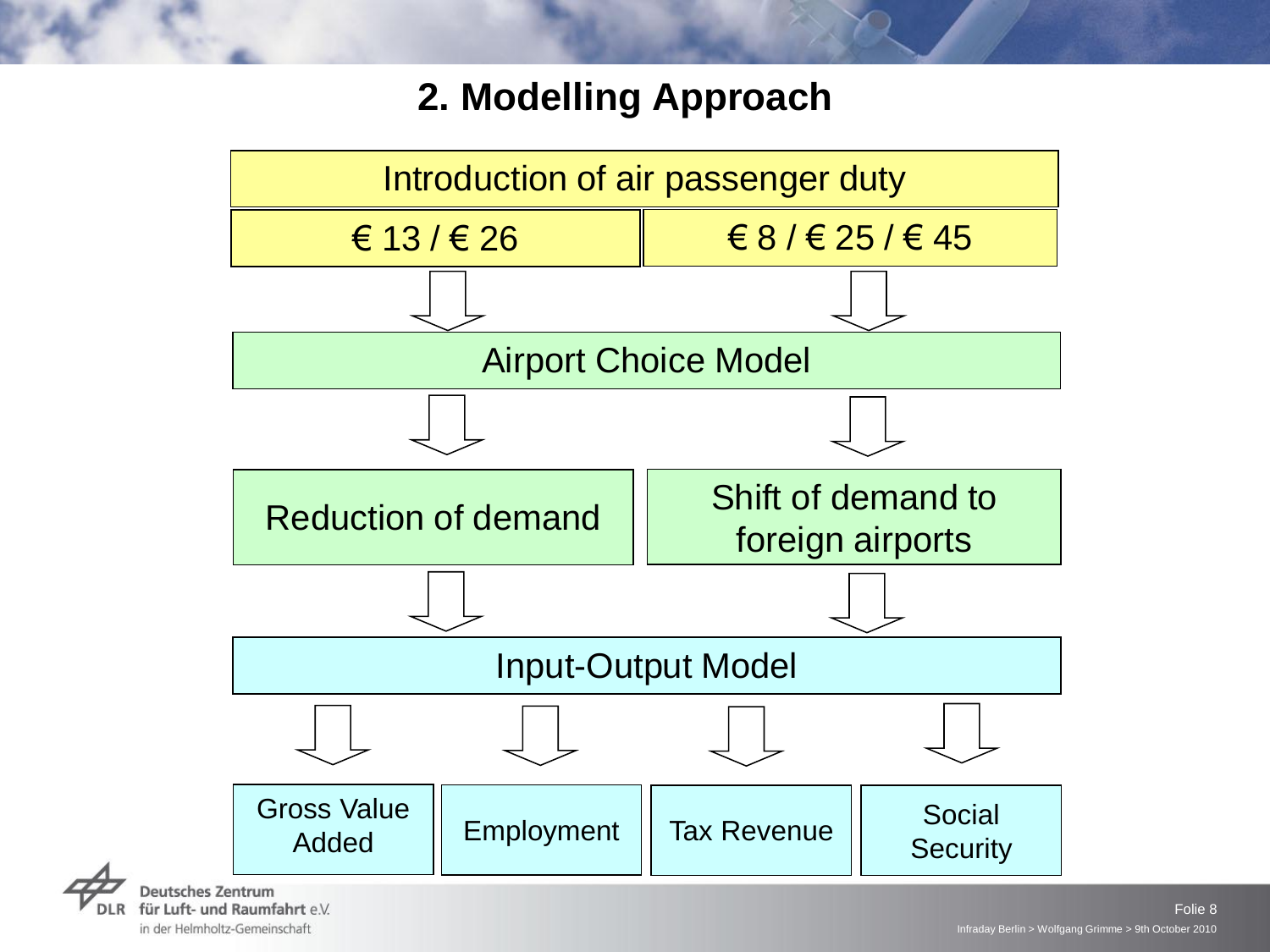- Airport choice: alternative airports potentially to be considered by airlines and passengers
	- **Esbjerg**
	- **Billund**
	- **Szczecin**
	- **Karlovy Vary**
	- **Salzburg**
	- **Innsbruck**
	- **Zurich**
	- **Basel-Mulhouse**
	- **Strasbourg**
	- **Metz-Nancy**
	- **Luxemburg**
	- **Maastricht**
	- **Eindhoven**
	- **Amsterdam**



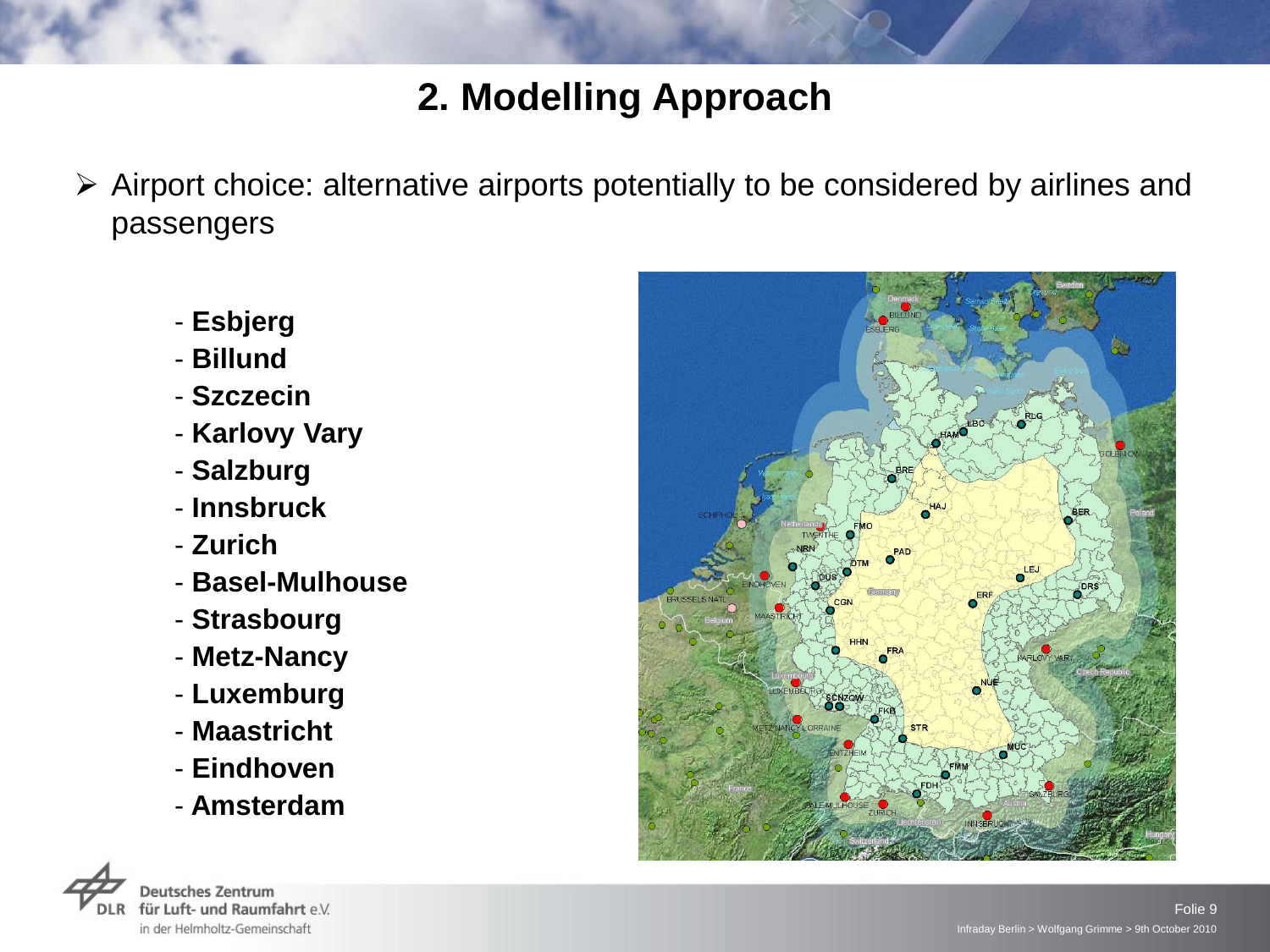Airport choice model

- Data input: German air passenger survey 2008
- $\triangleright$  Nested logit model with three airport classes
- Airport choice dependent on access cost, access time and quality of supply at airports, measured by destination and frequency
- Assumption: Full pass through of air passenger duty, air fares for departures from German airports increase accordingly, air fares from foreign airports remain constant
- $\triangleright$  Modeling of two parameters:
	- 1. Reduction of air transport demand, due to shift to other modes or not travelling at all
	- 2. Shift of demand to foreign airports

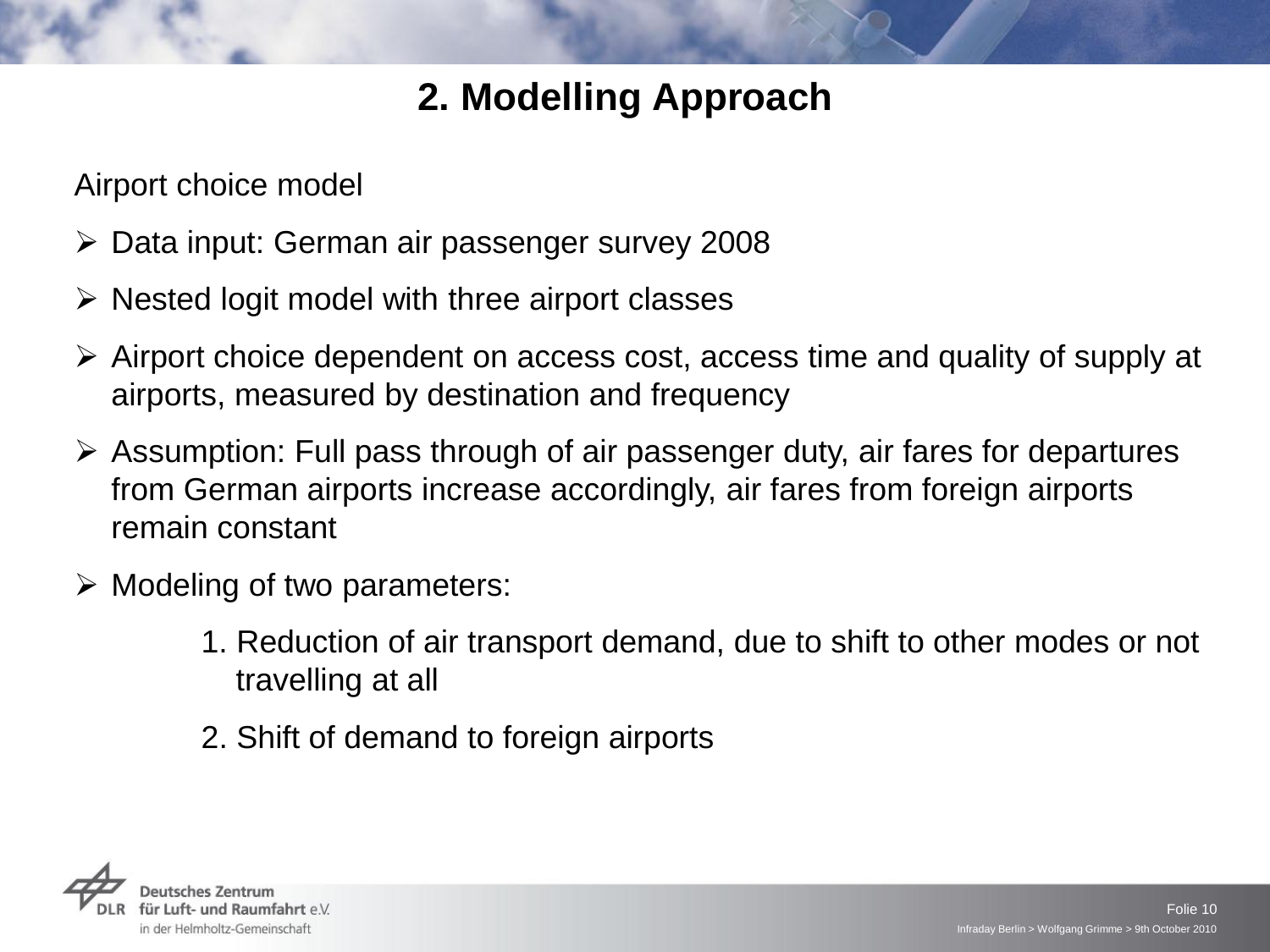

in der Helmholtz-Gemeinschaft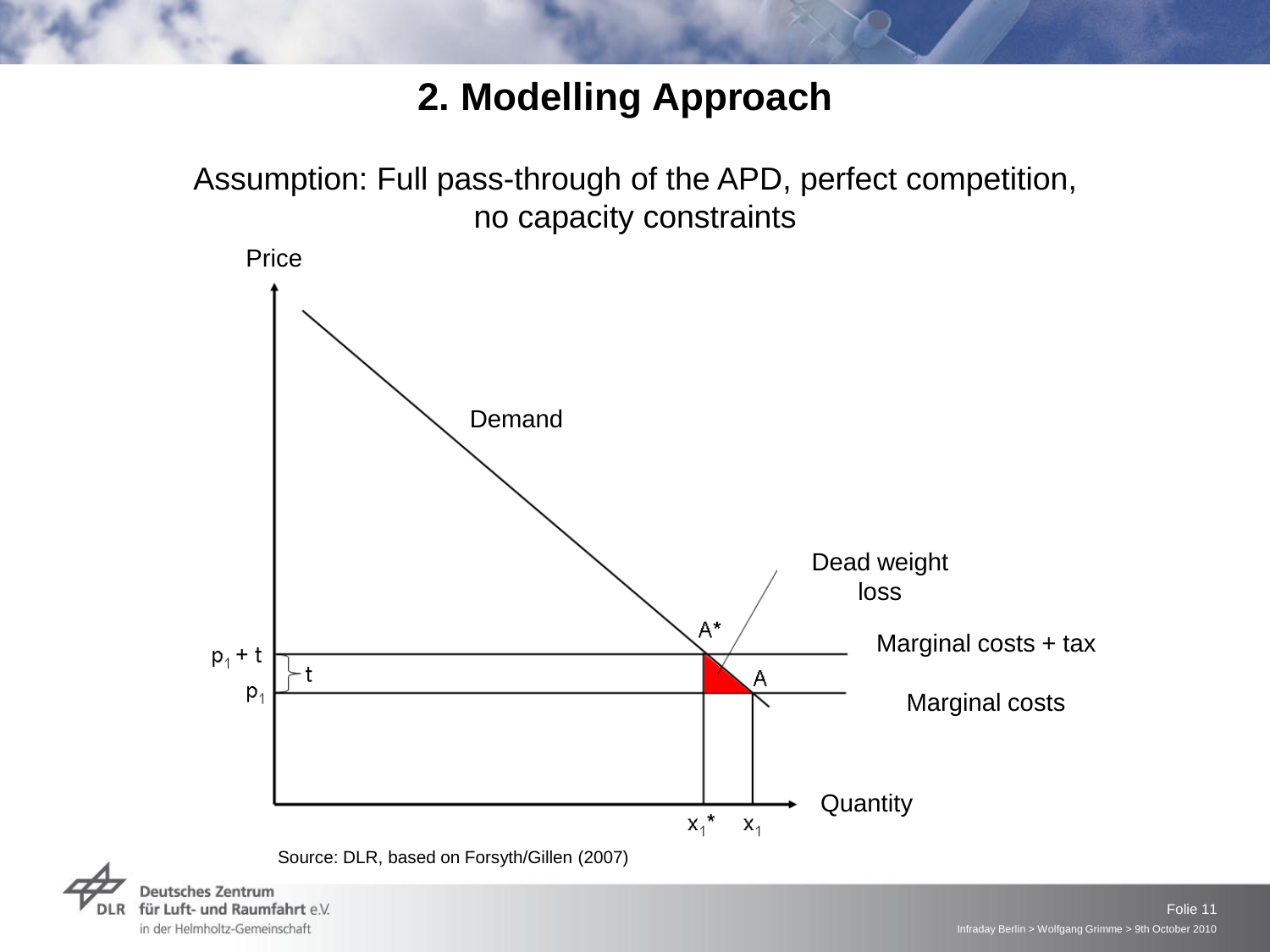Alternatives to the assumption of a full pass-through of the APD - Monopoly



in der Helmholtz-Gemeinschaft

Folie 12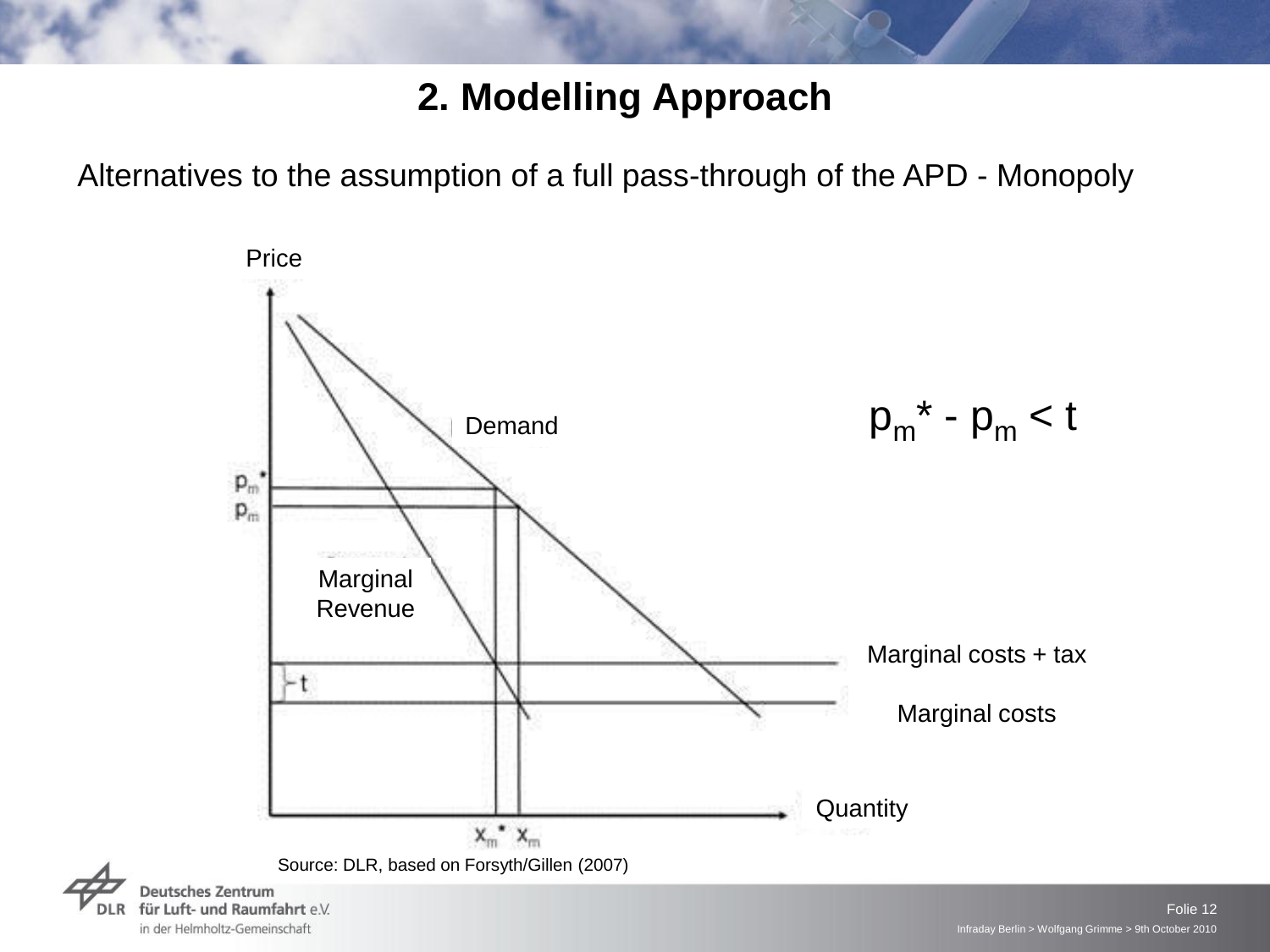Alternatives to the assumption of a full pass-through of the APD – Effects of capacity constraints



in der Helmholtz-Gemeinschaft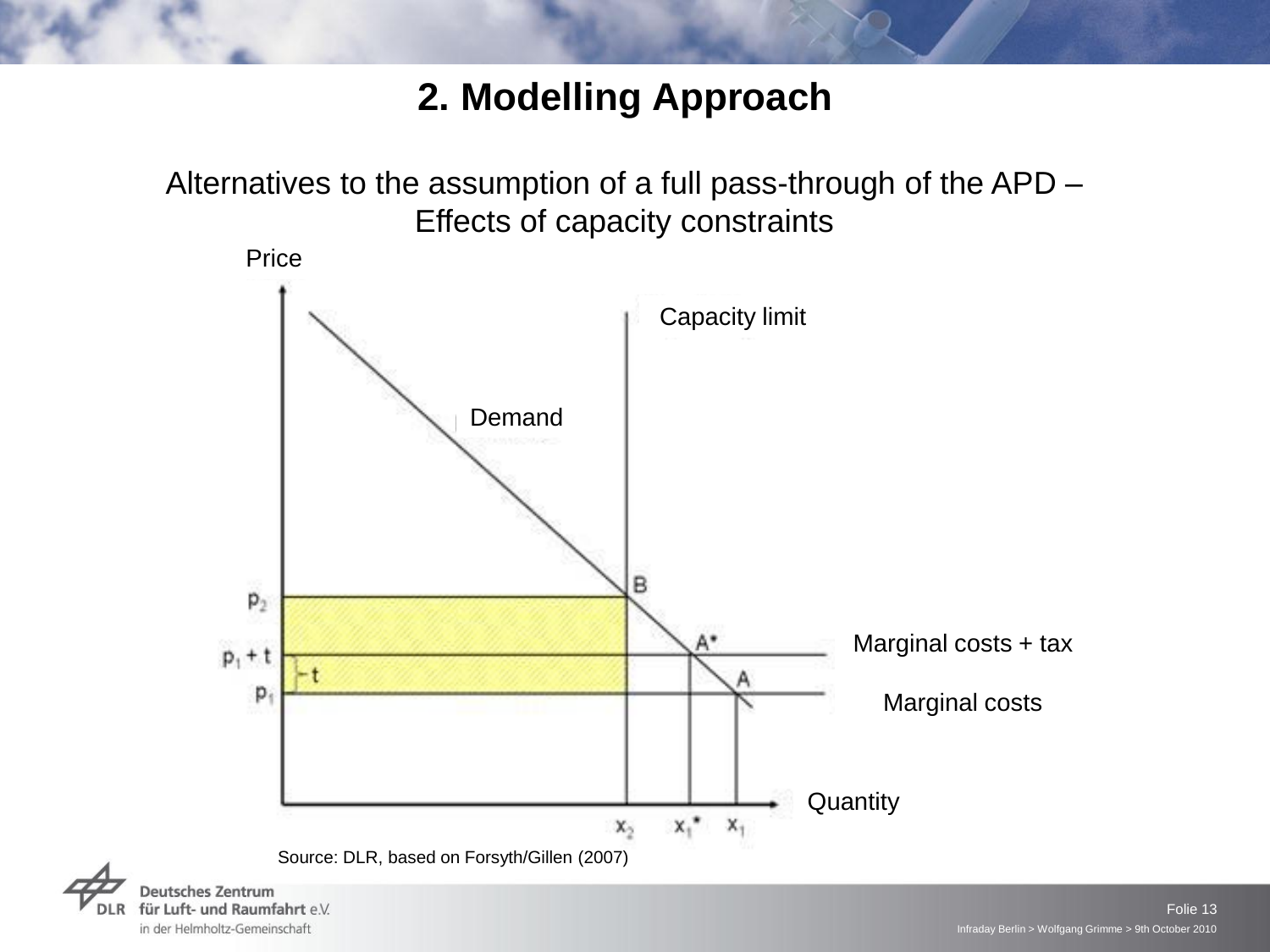Input-Output Model

- Data input: Input-Output tables provided by the German Statistical Office
- Open Leontief Model
- $\triangleright$  Regression to estimate the influence of passenger numbers on gross value added, tax revenue
- Additional data from official statistics to estimate additional social security expenses (e.g. average duration of unemployment)
- $\triangleright$  Not included: 2nd order effects, e.g. how money formerly spent on air travel will be used (alternative domestic spending such as cinemas, restaurants, consumer goods...)

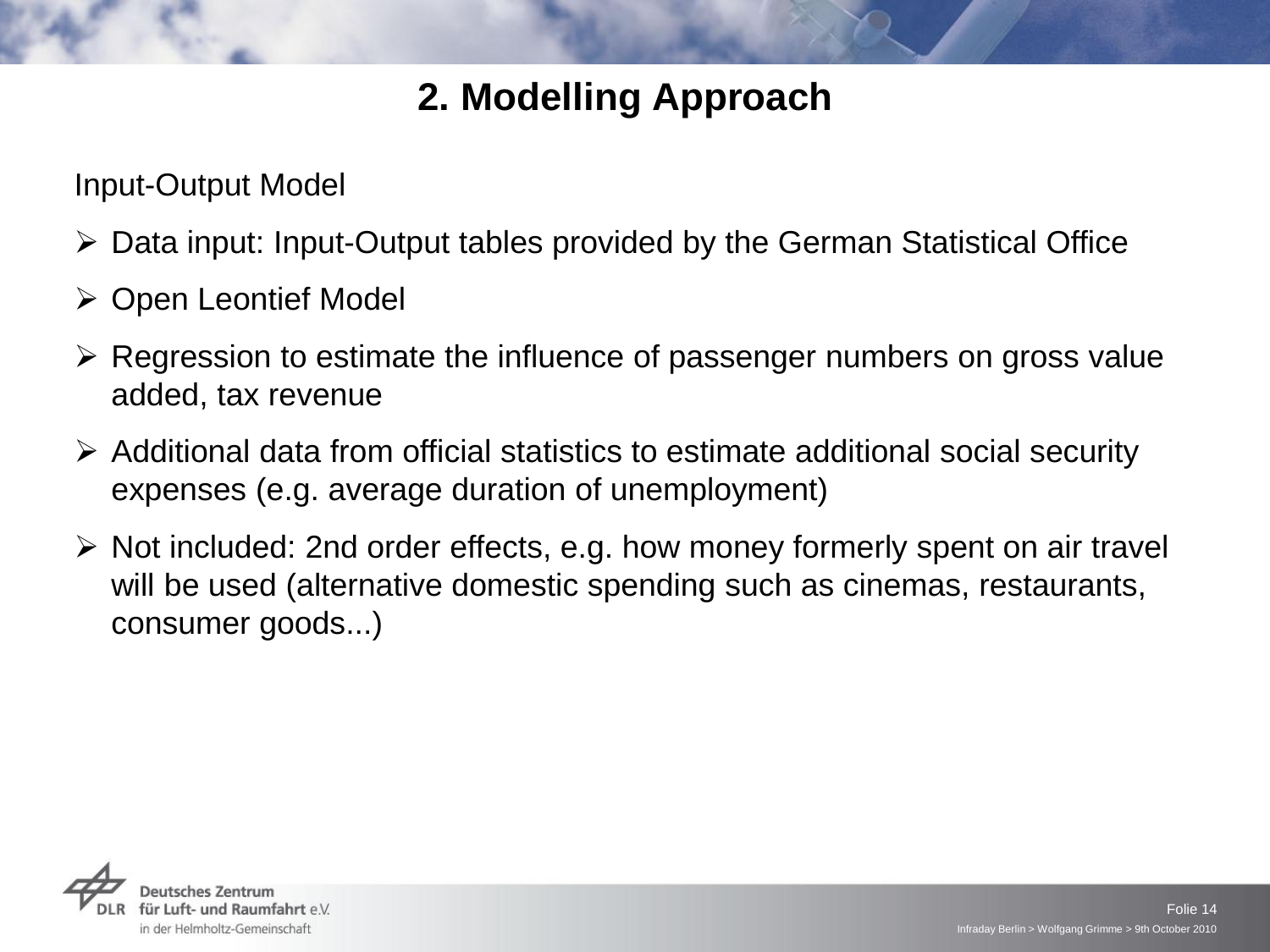- 1. Introduction
- 2. Modelling Approach
- **3. Results**
- 4. Conclusion

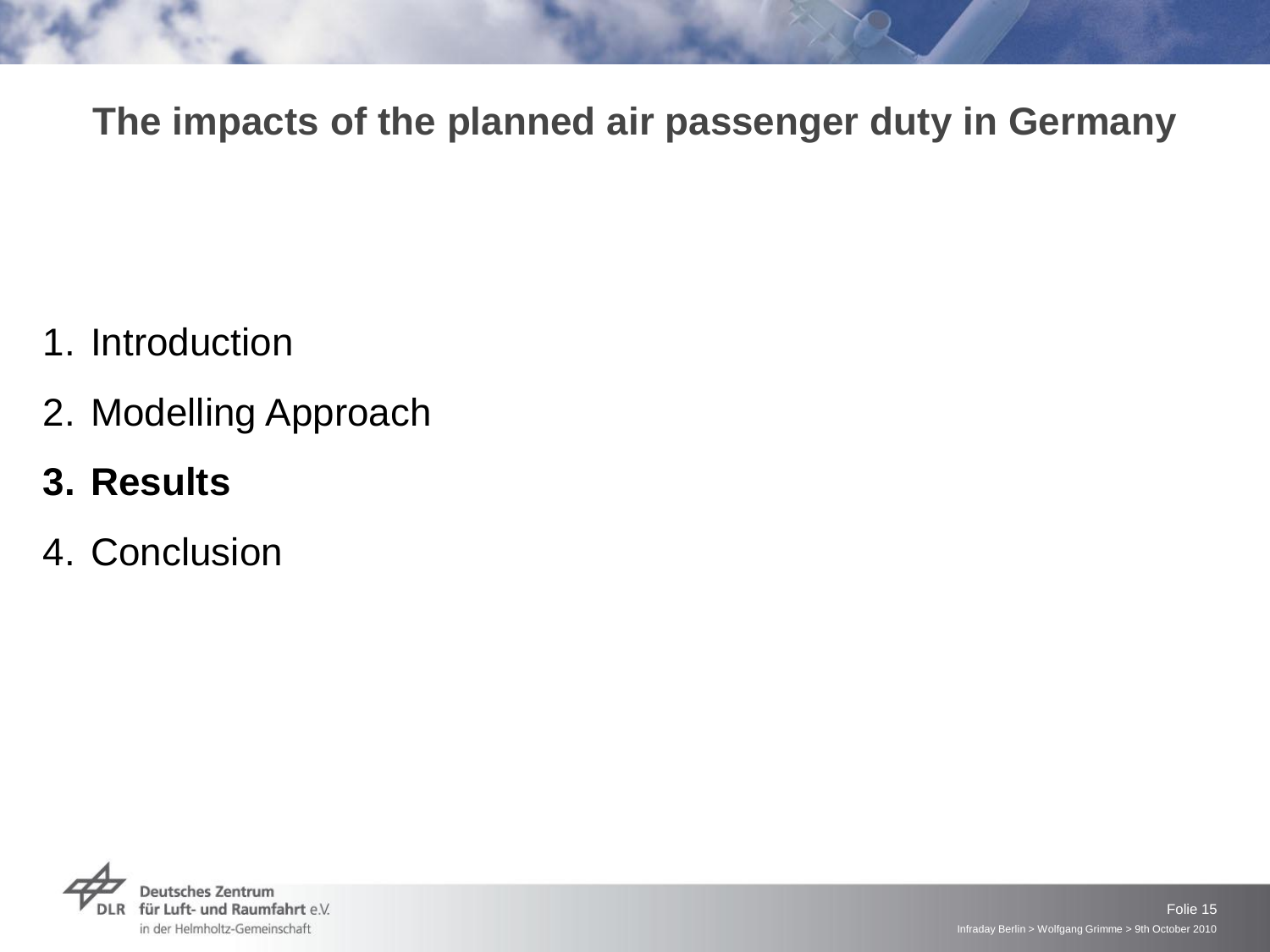### **3. Results**

Airport Choice Model

- $\triangleright$  An increase of  $\epsilon$  1 in the air passenger duty reduces the number of departing passengers at German airports by 160,000 for domestic and intra-European flights and 30,000 for intercontinental flights
- Total reduction of departing passengers with an air passenger duty of  $\in$  8 /  $\in$  25 /  $\in$  45: 2.5 million
- $\triangleright$  Demand reduction: 1.6 million departing passengers
- $\triangleright$  Shift of demand to foreign airports: 0.9 million departing passengers

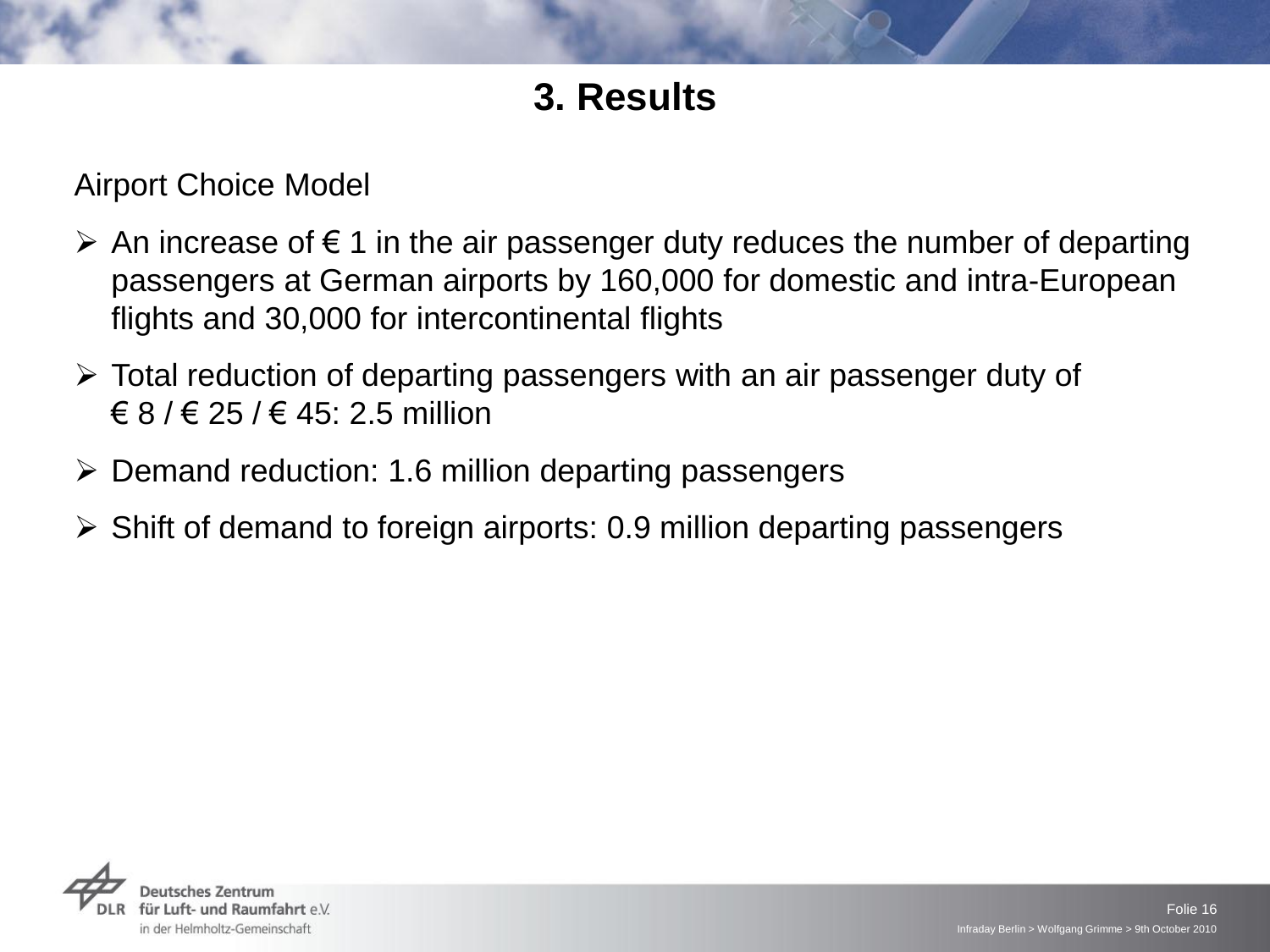### **3. Results**

Input-Output Model

- $\triangleright$  Gross revenue of APD:  $\in$  928 million
- Total reduction in Gross Value Added: € 900 million
- $\triangleright$  Jobs lost: 12,850
- $\triangleright$  Increase in social security payments: € 115 million
- $\triangleright$  Decrease in contributions to social security:  $\epsilon$  157 million
- $\triangleright$  Reduction in tax revenues:
	- Federal government (Bund): € 118 million
	- States (Bundesländer): € 87 million
	- Municipalities (Gemeinden): € 32 million

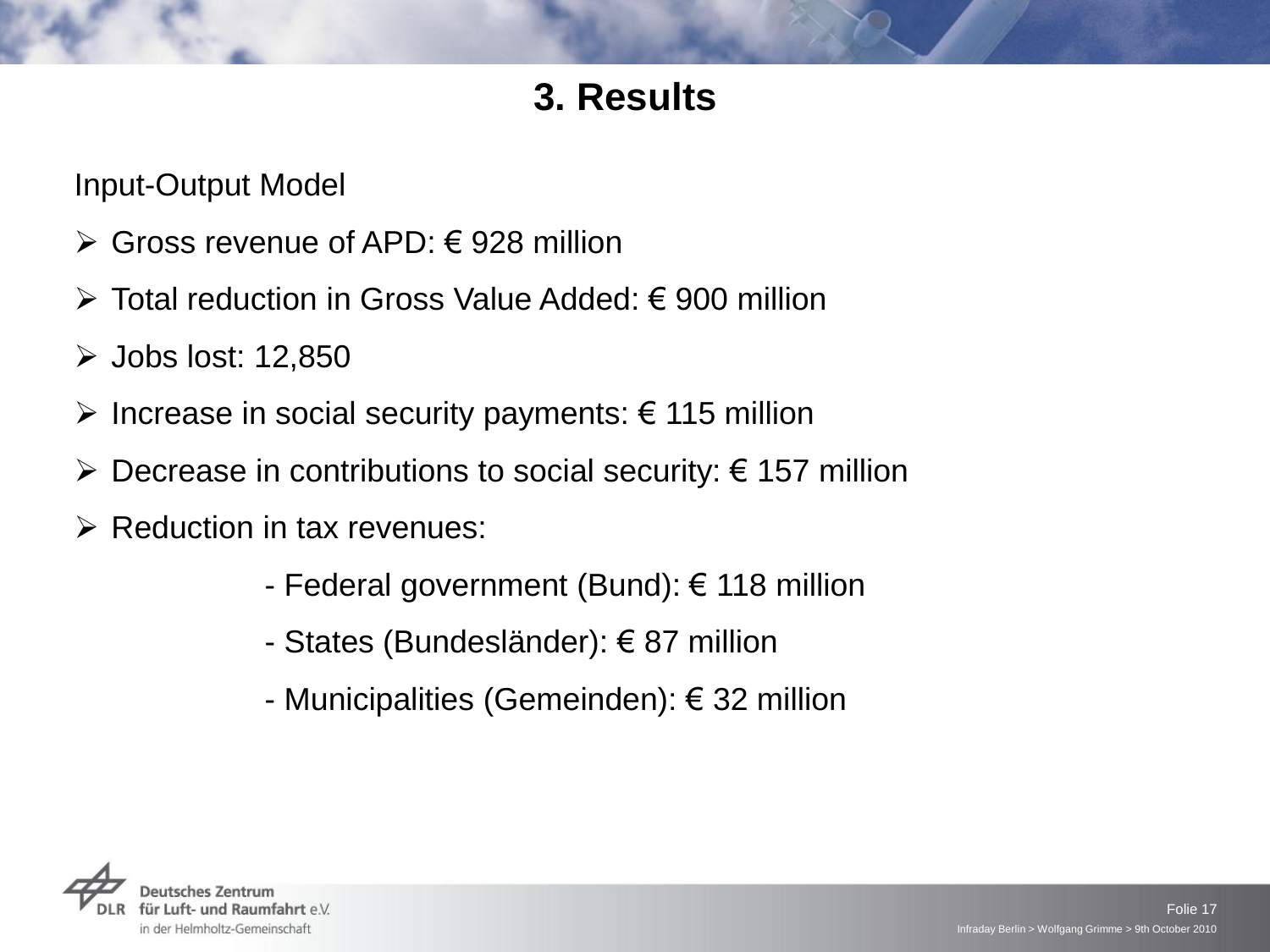### **3. Results**

#### Further issues

- $\triangleright$  Some airlines can replace lost OD-passengers by international transfer passengers, while others cannot
- Different effects depending on airport: e.g. Frankfurt in the middle of the country plus high share of transfer passengers vs. Hahn with low-cost traffic only and close to the border
- $\triangleright$  Ryanair and easyJet can easily rebase aircraft in other European markets
- German low cost carriers are less flexible due to focus on German market
- $\triangleright$  Probably no effects on cargo
- Legitimation of new tax with environmental reasons, but a domestic round trip is taxed with € 19 (APD+VAT), but a round trip to Vladivostok is taxed with  $∈$  8

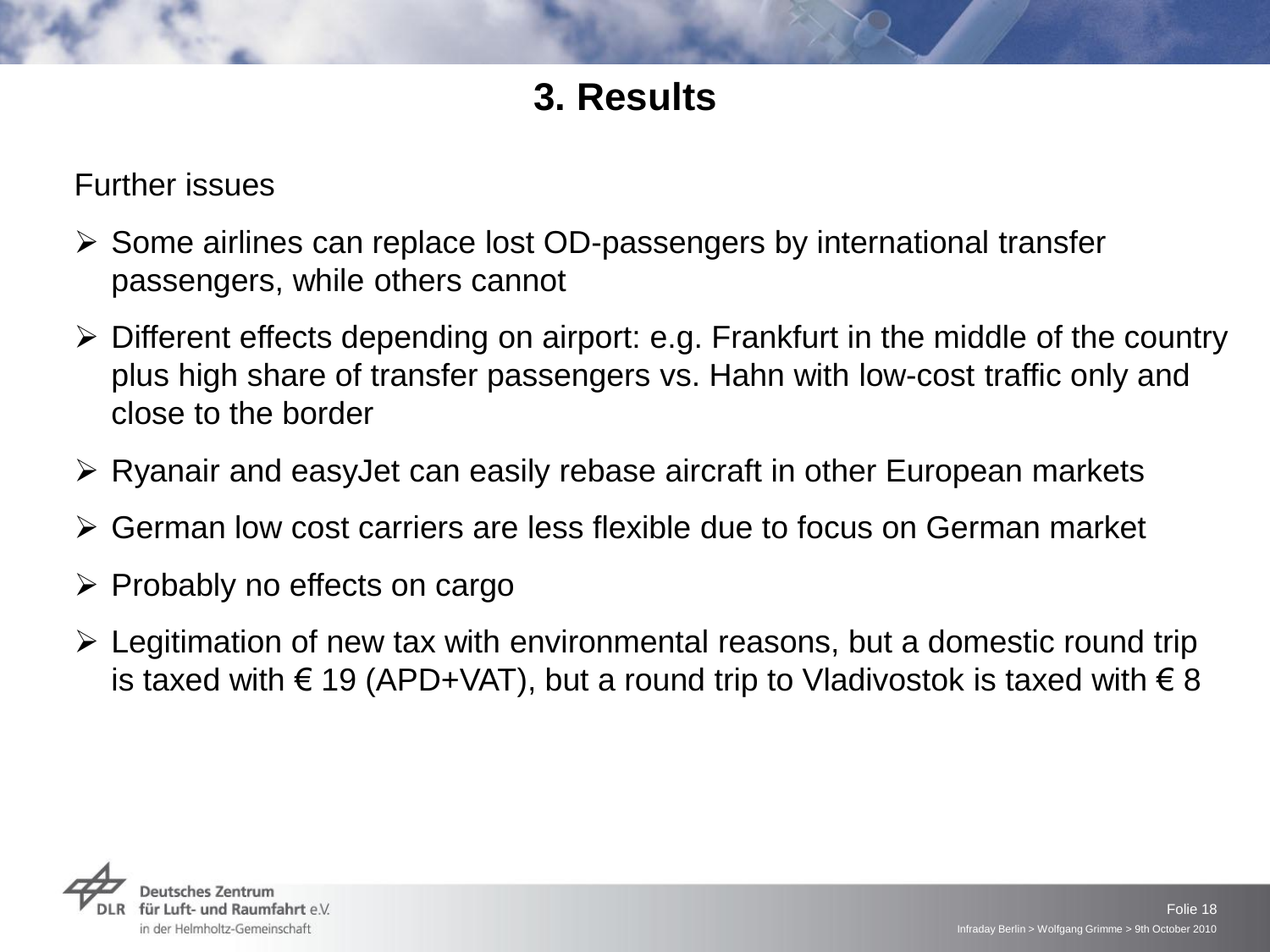- 1. Introduction
- 2. Modelling Approach
- 3. Results
- **4. Conclusion**